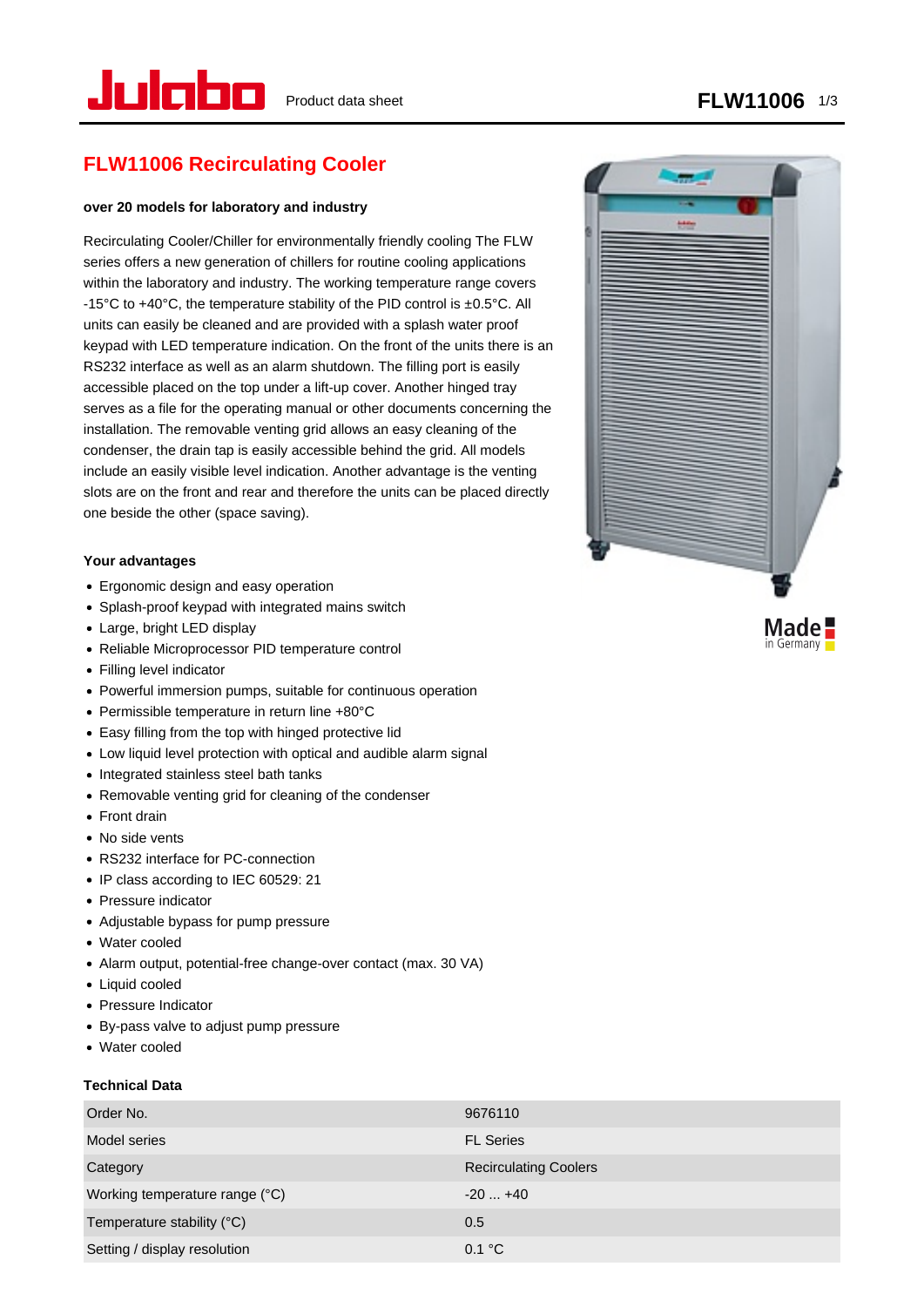

| <b>Temperature Display</b>                 | <b>LED</b>                                                                                                                                                             |
|--------------------------------------------|------------------------------------------------------------------------------------------------------------------------------------------------------------------------|
| Cooling capacity (Medium Ethanol)          | $^{\circ}C$<br>$\overline{0}$<br>20<br>$-10 - 20$<br>11.5 7.3 4.8 2.7<br><b>kW</b>                                                                                     |
| Pump capacity flow rate (I/min)            | 60                                                                                                                                                                     |
| Pump capacity flow pressure (psi)          | 7.2587.02                                                                                                                                                              |
| Pump connections                           | G1 1/4"                                                                                                                                                                |
| Barbed fittings diameter (inner dia. / mm) | 1"                                                                                                                                                                     |
| Filling volume liters                      | 39  47                                                                                                                                                                 |
| Refrigerant                                | <b>R404A</b>                                                                                                                                                           |
| Digital interface                          | RS232, Optional Profibus                                                                                                                                               |
| Ambient temperature                        | 540 °C                                                                                                                                                                 |
| Dimensions W x L x H (inch)                | $30.7 \times 33.5 \times 58.3$                                                                                                                                         |
| Weight (LBS)                               | 551                                                                                                                                                                    |
| Included with each unit                    | 2 barbed fittings for tubing 1" inner dia. (pump connections<br>G1 1/4" male). Cooling water connection G 3/4" male with<br>barbed fittings for tubing 1/2" inner dia. |
| Cooling of compressor                      | Water                                                                                                                                                                  |
| Power requirement V / Hz / A               | 3x 230/60/27                                                                                                                                                           |
| Available voltage versions                 | 400 V / 3 Ph. / 50 Hz<br>230 V / 3 Ph. / 60 Hz                                                                                                                         |

Suitable fluids: water, water-glycol mixture, JULABO Thermal bath fluids.

#### **Characteristics**

#### **Display**

**Easy to read** Large LED temperature display for actual value and setpoint (resolution 0.1 °C)

#### **Operation**

**Simple and fast** Convenient 3-key setpoint adjustment (F models)

#### Temperature Control

## **PID1** Precise

PID Temperature control with set control parameters, temperature stability ±0.02...±0.2 °C

#### Refrigeration Technology



**Consistent cooling capacity** Easily removable venting grid for quick and easy cleaning

#### Technical Features



## **RE232** Serial connection

RS232 interface for PC connection, e.g. for data communication and recording of measured values